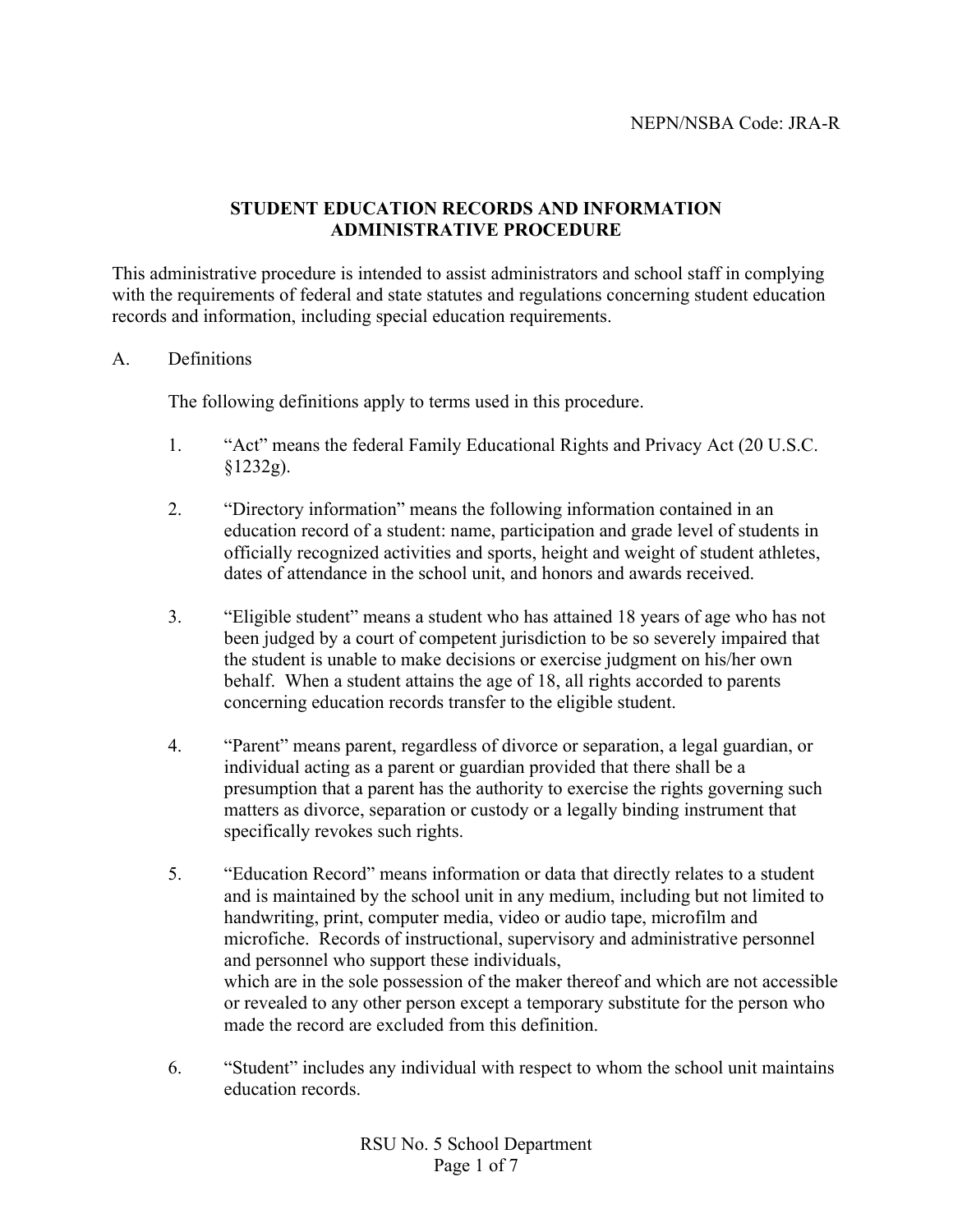### B. Notification

Parents and eligible students shall be provided with notice of their rights under FERPA and other applicable federal and state laws and regulations concerning education records at the beginning of each school year or upon enrollment if a student enrolls after the start of the school year. RSU No. 5 may provide notice through any of the following means:

- 1. Mailing to students' homes;
- 2. Distribution to students to take home;
- 3. Publication in student handbooks; and
- 4. Publication in newsletters or other materials distributed to each parent/ eligible student.
- C. Access to Policy and Administrative Procedures

RSU No. 5's policy on Student Education Records and Student Information shall be posted in each school. In addition, school administrators shall provide copies of this administrative procedure to parents/eligible students upon request.

D. Inspection and Review of Education Records

Parents/eligible students may review and inspect their educational records by the following procedure:

- 1. The parent/eligible student must make a written request to the Superintendent or building administrator to review the records.
- 2. The Superintendent or building administrator will comply with the request without unnecessary delay and in a reasonable period of time, but in no case more than 45 days after it received the request, and will comply before any IEP Team meeting regarding an Individualized Education Program or any due process hearing relating to the identification, evaluation, or placement of the student.
- 3. The Superintendent or building administrator may deny a request for access to or copies of the student's education records if there is reasonable doubt as to the legality of the parent-child relationship. Access will be withheld until a determination of legal right to access can be established.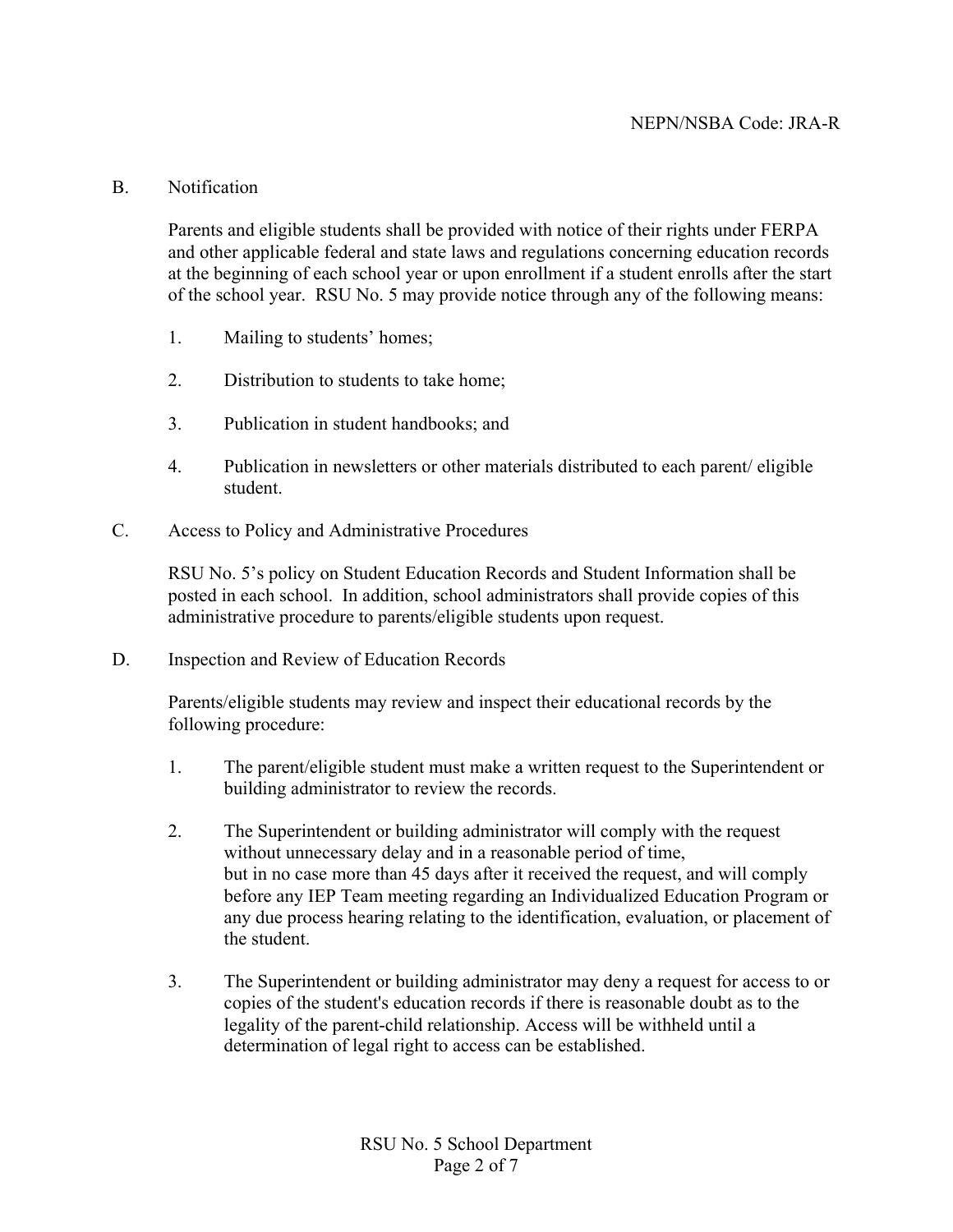Parents/eligible students may also request to review the following:

- 1. RSU No. 5's list of types and locations of all records and titles of officials responsible for the records; and
- 2. RSU No. 5's record of disclosures of personally identifiable information (see following section).
- E. Requests to Amend Education Records

Parents/eligible students may ask RSU No. 5 to amend education records they believe are inaccurate, misleading or in violation of the student's privacy rights as follows:

- 1. The parent/eligible student must make a written request to the Superintendent or building administrator to amend the education record. The request must clearly identify the part of the record they want changed, and specify why it is inaccurate or misleading.
- 2. The Superintendent or building administrator shall, within a reasonable period of time after receipt of the request, either amend the record in accordance with the request or inform the parent/eligible student of its refusal to amend the record and inform the parent/eligible student of their right to request a hearing.
- 3. If the parent/eligible student requests a hearing, it shall be held within a reasonable period of time from RSU No. 5's receipt of the written request. The parent/eligible student shall be given advance notice of the date, place, and time of the hearing. The Superintendent shall designate an individual to conduct the hearing. This individual may be an employee of RSU No. 5 so long as he/she does not have a direct interest in the outcome of the hearing. The parent/eligible student shall be afforded a full and fair opportunity to present evidence relevant to the issues raised and may be assisted or represented by individuals of his/her choice at his/her own expense, including an attorney.
- 4. RSU No. 5 shall make its decision in writing within a reasonable period of time. The decision of the school shall include a summary of the evidence and the reasons for the decision.
- 5. If, as a result of the hearing, RSU No. 5 decides that the information is inaccurate, misleading or otherwise in violation of the privacy rights of the student, it shall amend the education records of the student accordingly and so inform the parent/eligible student in writing.
- 6. If, as a result of the hearing, RSU No. 5 decides that the information is not inaccurate, misleading or otherwise in violation of the privacy rights of the

RSU No. 5 School Department Page 3 of 7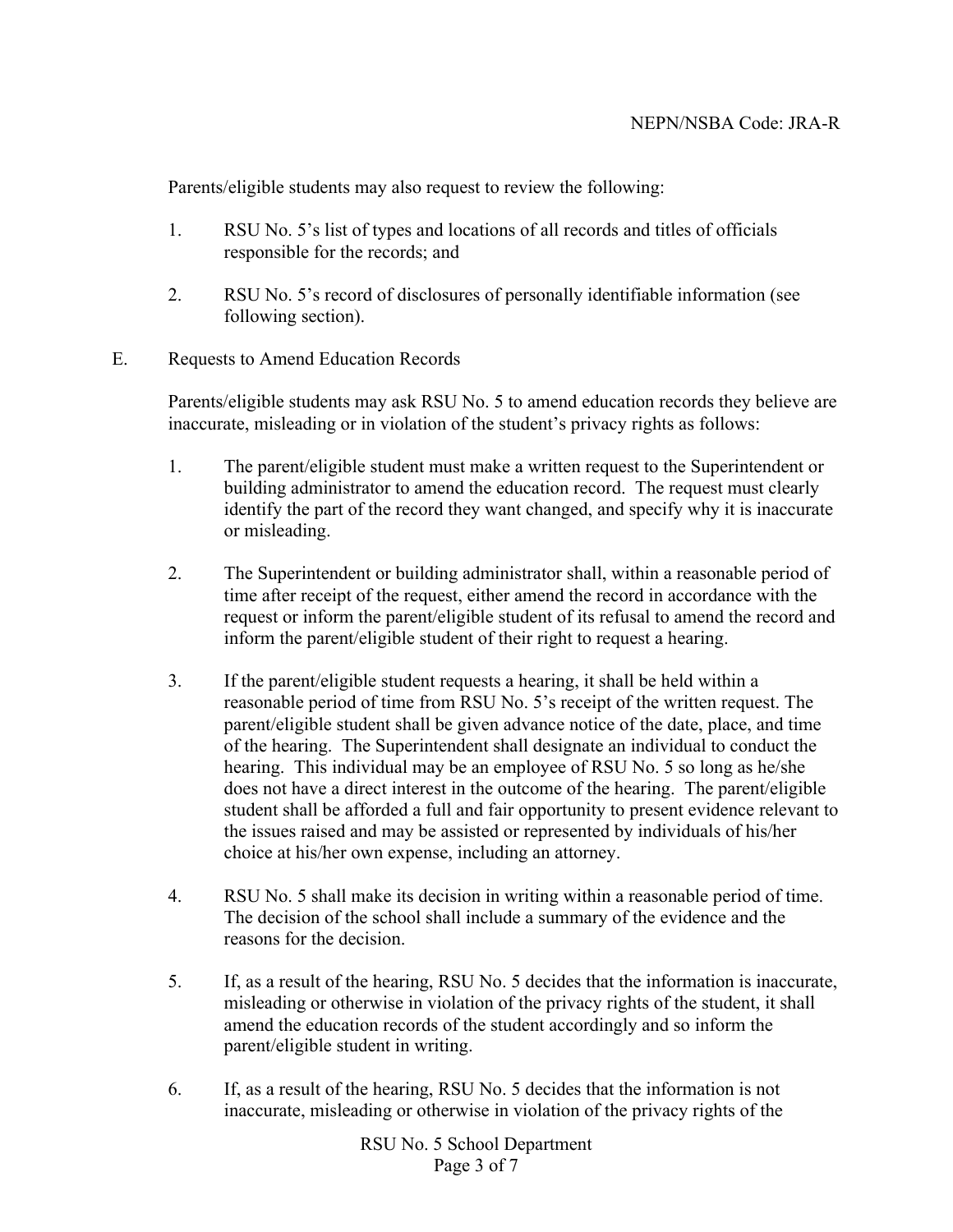student, it shall inform the parent/eligible student of their right to include a statement in the student's education record about the contested information and/or setting forth any reasons for disagreeing with the decision of RSU No. 5

- 7. Any statement placed in the student's education record under the preceding paragraph shall be maintained as long as the record or contested portion is maintained by RSU No. 5 If the education records of the student or the contested portion is disclosed by the School Department to any party, the explanation shall also be disclosed.
- F. Disclosure of Education Records

All disclosures of education records will be made in compliance with federal and state statutes and regulations. The School Department will maintain a record of disclosures of personally identifiable information from the education records of a student. Such records do not include disclosures to the parents/eligible student, disclosures made pursuant to written consent of the parents/eligible student, disclosures to school officials or disclosures of directory information. The School Department will not disclose any personally identifiable information from the education records of a student without the prior written consent of the parent/eligible student. The written consent shall include a specification of the records that may be disclosed, the purpose(s) of the disclosure(s), and the identity of the party or parties to whom the disclosure(s) may be made.

There are several exceptions to the requirement to obtain prior written consent before disclosing education records as follows:

1. **Directory Information.** RSU No. 5 may make directory information (as described in the Definitions section) public at its discretion unless a parent/eligible student has notified the Superintendent in writing by September 15 or within thirty (30) days of enrollment, whichever is later.

RSU No. 5 may disclose directory information about former students without the consent of the parent/eligible student.

2. **Military Recruiters/Institutions of Higher Education.** Military recruiters and institutions of higher education are entitled to receive the names, addresses and telephone numbers of secondary students and RSU No. 5 must comply with any such request, provided that parents have been notified of their right to request that this information not be released without their prior written consent. Parents/eligible students who do not want RSU No. 5 to disclose this information must notify the Superintendent in writing by September  $15<sup>th</sup>$  or within thirty (30) days of enrollment, whichever is later.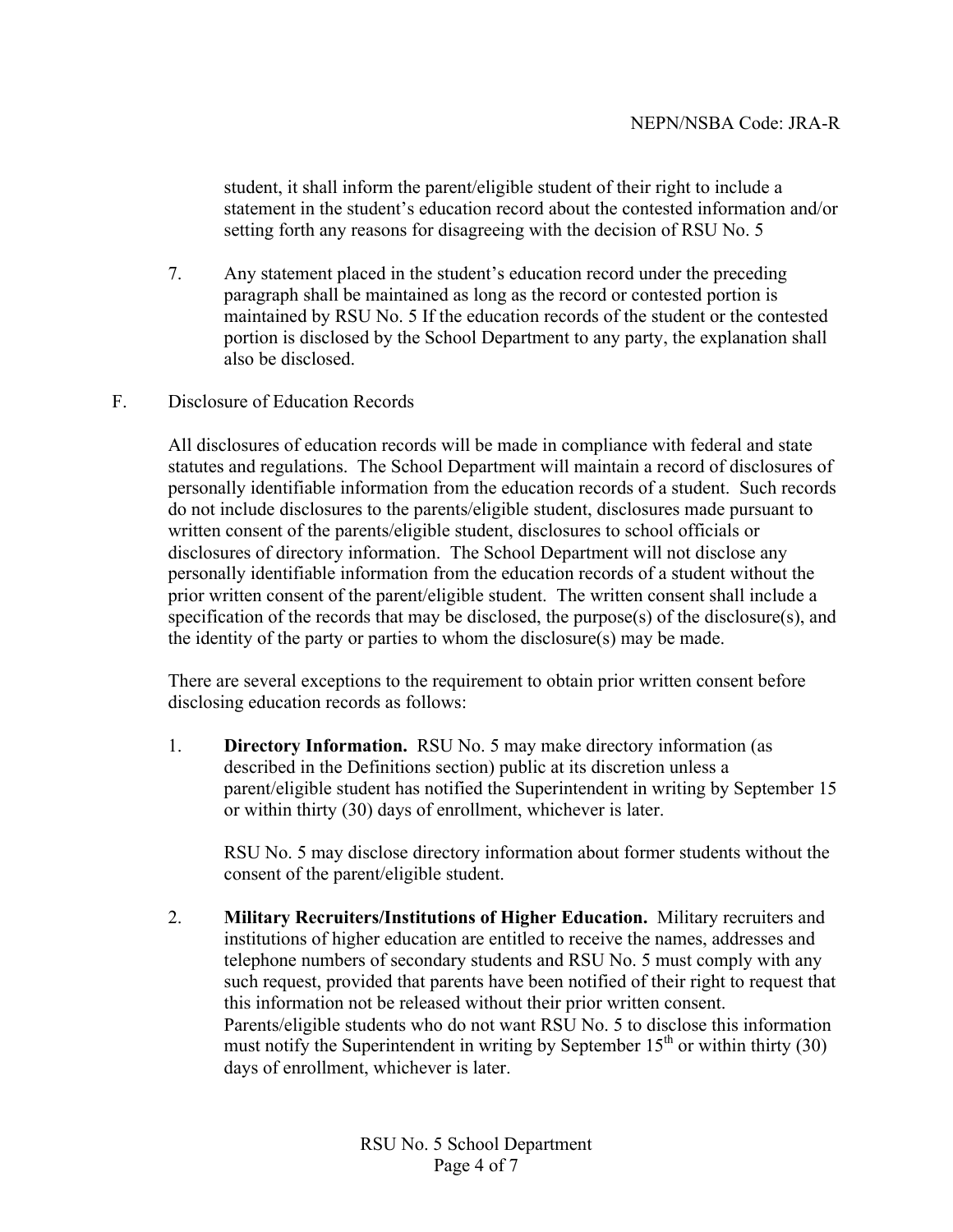- 3. **School Officials with Legitimate Educational Interests.** Education records may be disclosed to school officials with a "legitimate educational interest." A school official has a legitimate educational interest if he/she needs to review an education record in order to fulfill his/her professional responsibility. School officials include persons employed by RSU No. 5 as an administrator, supervisor, instructor, or support staff member (including health or medical staff and the school unit's designated law enforcement unit personnel, if any); members of the Board of Education; persons or companies with whom RSU No. 5 has contracted to provide specific services (such as attorneys, auditors, medical consultants, evaluators or therapists); and parents, students or volunteers serving on an official committee (such as a disciplinary or grievance committee) or assisting a school official in performing his/her professional responsibilities.
- 4. **Other School Units.** Under Maine law (20-A M.R.S.A. § 6001-B), RSU No. 5 is required to send a student's education records to a school unit to which a student applies for transfer, including disciplinary records, attendance records, special education records and health records. Consent is not required for the transfer of these records, except for confidential health records.

At the request of the Superintendent of the school unit where a student seeks admission, the student's current or former school administrators shall provide, in a timely fashion, an oral or written report to the Superintendent indicating whether the student has been expelled or suspended or is the subject of an expulsion or suspension proceeding.

- 5. **Other Entities/Individuals.** Education records may be disclosed to other governmental entities, agencies and individuals as specifically permitted by FERPA and the accompanying regulations.
- 6. **Information on the Internet.** Under Maine law (20-A M.R.S.A. § 6001), the School Department shall not publish on the Internet any information that identifies a student, including but not limited to the student's full name, photograph, personal biography, e-mail address, home address, date of birth, social security number and parents' names, without written parental consent.
- G. Waiver of Confidentiality Rights

A parent/eligible student may waive any of his/her rights regarding confidentiality of educational records, but any such a waiver must be in writing and signed by the parent/eligible student. The school may not require that a parent/eligible student waive his or her rights. Any waiver may be revoked with respect to actions occurring after the revocation. If a parent executes a waiver, that waiver may be revoked by the student any time after he/she becomes an eligible student.

> RSU No. 5 School Department Page 5 of 7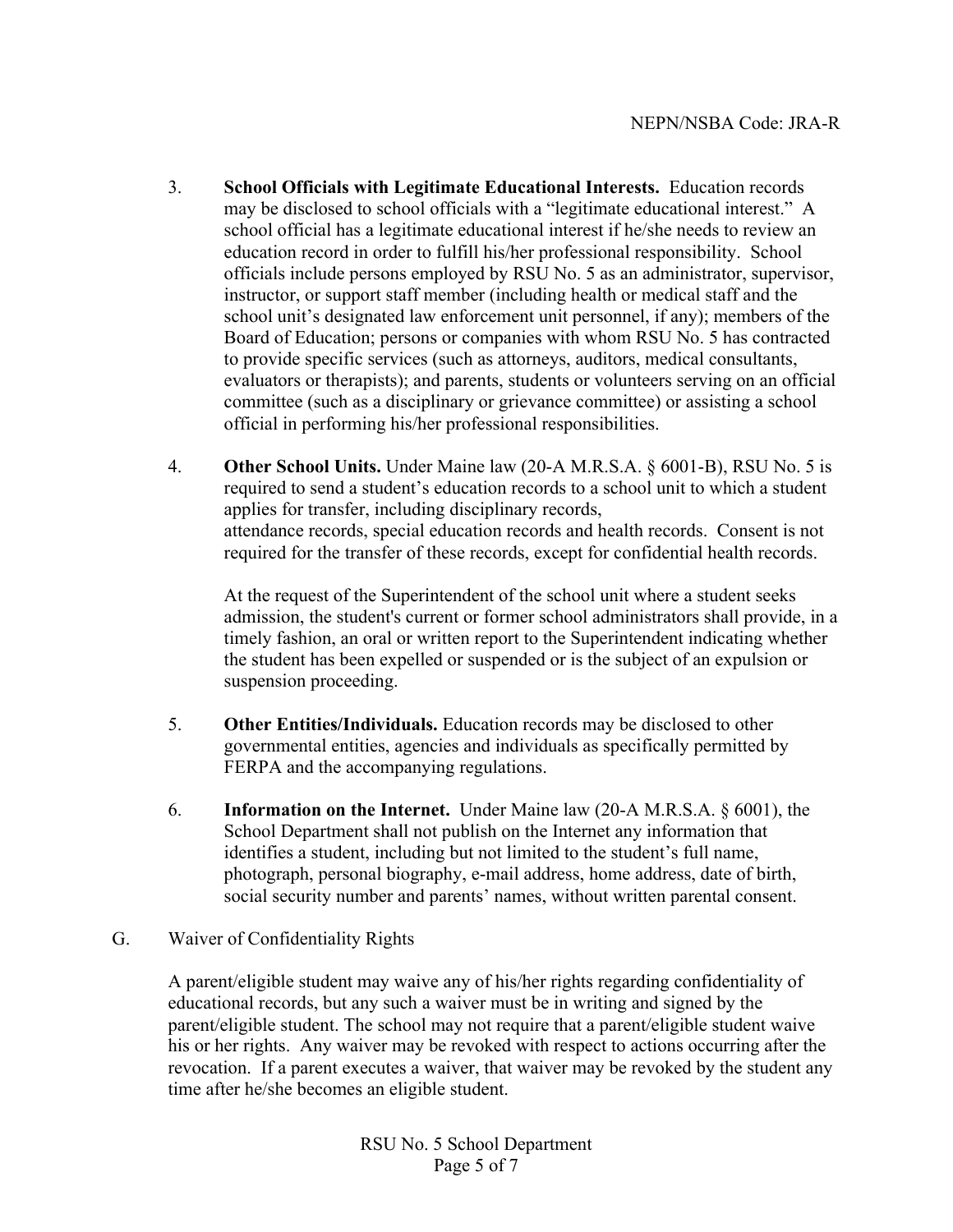# H. Fees for Copying Records

There shall be no charge to search for or retrieve education records of a student. RSU No. 5 shall provide copies of education records to parents/eligible students upon request. The cost of producing copies of the record to parents/eligible student will be \$.10 \$.20 per page copied, plus postage.Parents/eligible students who are unable to pay such fees will not be denied access to education records. This fee, however, will not prohibit a parent's or eligible student's opportunity for access to the records if they are unable to pay for such copies. There will be no charge to search for or to retrieve the education records of a student.

I. Maintenance and Destruction of Education Records

RSU No. 5 shall maintain accurate and up-to-date education records as required by federal and state statutes and regulations.

- 1. Records shall be maintained by personnel who are knowledgeable about the applicable confidentiality. All records shall be safeguarded from unauthorized access. Student records must be kept in fireproof storage at the school or a duplicate set kept off-site.
- 2. The high school transcripts of all former students shall be kept in perpetuity by RSU No. 5 A permanent record of a special education student's name, address, phone number, grades, attendance record, classes attended, and grade and year completed shall be maintained without time limitations. All other records will be maintained in accordance with Maine State Rules for Disposition of Local Governmental Records (Schedule L).
- 3. RSU No. 5 shall not destroy any education record if there is any outstanding request to inspect or review such records.
- 4. Records of access to education records shall be retained as long as the records themselves.
- 5. RSU No. 5 shall inform parents of students with disabilities when education records are no longer needed to provide educational services to the student or to demonstrate that the school has provided the student with a free appropriate public education as required by law. At that point, the records may be turned over to parents/eligible student upon their request, or destroyed in accordance with the parent's request or school unit procedures.